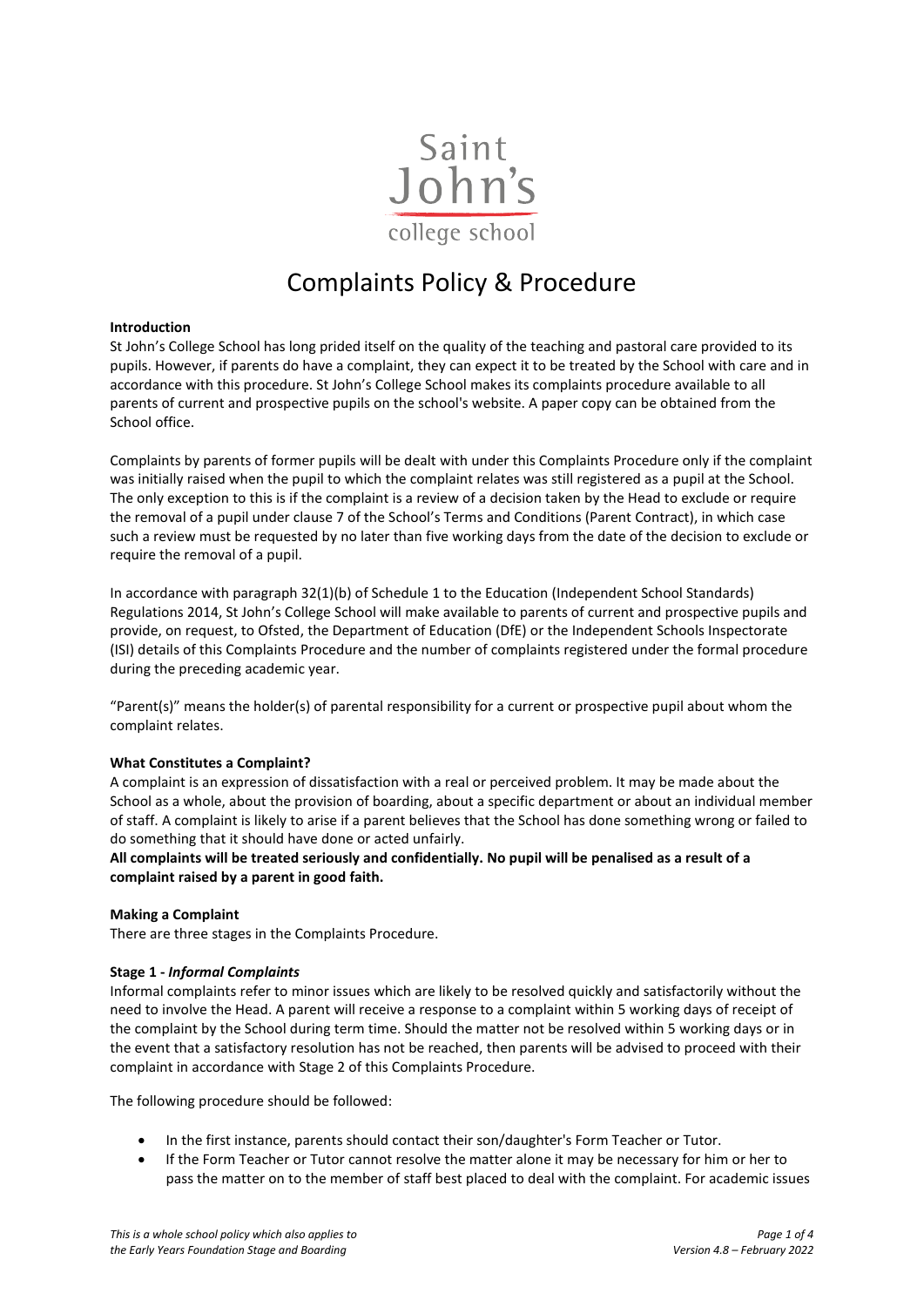this will be the subject teacher or the Head of Department. For pastoral issues this will be the Head of Year.

- If at this point the matter is still unresolved it may be necessary to refer the issue to a senior member of staff such as the Director of Studies, the Head of the Junior Department or the Deputy Head.
- If the complaint is against the Head, parents should make their complaint directly to the Chair of Governors whose contact details are available from the School Reception on request.

# **Stage 2 -** *Formal Complaints*

Formal complaints refer to complaints which could not be resolved at Stage 1 of the process. The following procedure should be followed:

- If the complaint cannot be resolved on an informal basis parents should put their complaint *in writing[1](#page-1-0) to the Head*. The Head will decide, after considering the complaint, the appropriate course of action to take.
- In most cases, the Head will speak to the parents concerned, within 5 working days of receiving the complaint, to discuss the matter. If possible, a resolution will be reached at this stage.
- It may be necessary for the Head, or their nominee, to carry out further investigations.
- The Head will **keep written records** of all meetings and interviews held in relation to the complaint.
- Once the Head is satisfied that, so far as is practicable, all of the relevant facts have been established, a decision will be made and parents will be informed of this decision in writing. The Head will also give reasons for the decision.
- Given that further investigation may be necessary, a parent will receive a response to a formal complaint from the Head within 10 working days of receipt of the formal complaint. If possible, a resolution will be reached at this stage.
- If the complaint is against the Head, parents should make the complaint in writing directly to the Chair of Governors. The Chair of Governors or their nominee will call for a full report from the Head and for all the relevant documents. The Chair of Governors or their nominee may also call for a briefing from members of staff, and will in most cases, speak to or meet with the parents to discuss the matter further. Once the Chair of Governors or their nominee is satisfied that, so far as is practicable, all of the relevant facts have been established, the parents will be informed of the decision in writing. The Chair of Governors or their nominee will give reasons for his/her decision.
- If parents are still not satisfied with the decision, they should proceed to **Stage 3** of this procedure.

# **Stage 3 -** *Panel Hearing*

A panel meeting will be arranged as the result of failure to find a satisfactory resolution in Stage 2 of the process.

- If parents seek to invoke Stage 3 (following a failure to reach an earlier resolution) they should do so in writing to the Complaints Panel Convenor who has been appointed by the Governors to call hearings of the Complaints Panel.
- The matter will then be referred to the Complaints Panel for consideration. The Panel will consist of three persons not directly involved in the matters detailed in the complaint and one of whom shall be independent of the management and running of the School. The Convenor will appoint one Panel member to act as Chair of the Panel. The Convenor, on behalf of the Panel, will then acknowledge the complaint within 5 working days and schedule a hearing to take place within 20 working days.
- If the Panel deems it necessary, it may require that further particulars of the complaint or any related matter be supplied in advance of the hearing. Copies of such particulars shall be supplied to all parties not later than 5 working days prior to the hearing.
- The parents may attend the hearing and be accompanied to the hearing by one other person if they wish. This may be a relative, teacher or friend. Legal representation will not normally be appropriate. The Head shall also be entitled to be accompanied to the hearing by one other person if they wish. The Panel will decide whether it would be helpful for witnesses to attend.
- The remit of the Panel shall be at the discretion of the Chair of Governors and the manner in which the hearing is conducted shall be at the discretion of the Panel.

<span id="page-1-0"></span> $1$  Throughout the complaints procedure in writing means by letter or by email.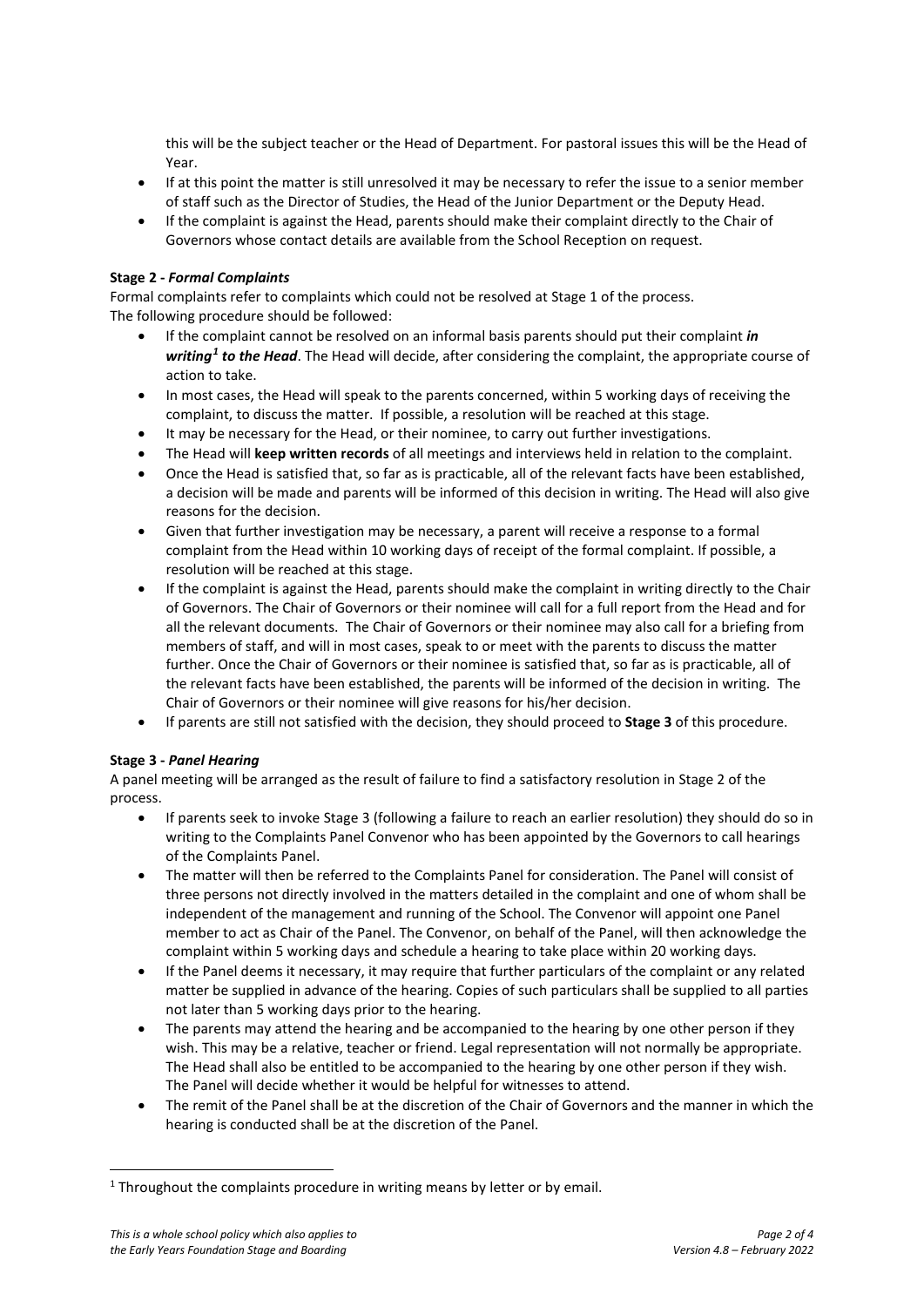- If possible, the Panel will resolve the parents' complaint without the need for further investigation. Where further investigation is required, the Panel will decide how it should be carried out.
- After due consideration of the merits of the complaint and all facts they consider relevant, the Panel will make findings as to whether or not the Stage 2 decision was a reasonable one and decide whether to:
	- $\circ$  Dismiss the complaint(s) in whole or in part;<br> $\circ$  uphold the complaint)s) in whole or in part;
	- uphold the complaint)s) in whole or in part; and
	- o make recommendations.
- The Panel will write to the parents informing them of its decision and the reasons for it, within 5 working days of the hearing (although additional time may be required if it is necessary to carry out further investigations following the hearing). The decision of the Panel will be final. A copy of the Panel's findings and recommendations (if any) will be sent to the parents, and, where relevant, the person complained about as well as the Chair of Governors and the Head. A copy of the Panel's findings and recommendations (if any) will also be available for inspection on the School premises by the Chair of Governors and the Head.
- Any complaint of a decision taken by the Head to exclude or require the removal of the pupil under clause 7 of the School's Terms and Conditions (Parent Contract) will be governed by this Stage 3 of the School's Complaints Procedure. In such circumstances, the Panel may only uphold the complaint if they consider, having regard to the process followed by the Head, that the Head's decision to exclude / require the removal of the pupil was not a reasonable decision for the Head to have taken.

# **Timeframe for Dealing with Complaints**

All complaints will be handled seriously and sensitively. They will be acknowledged within 5 working days if received during term time and as soon as practicable during holiday periods.

It is in everyone's interest to resolve a complaint as speedily as possible: the School's target is to complete the first two stages of the procedure within 20 working days. Stage 3, the Appeal Panel Hearing, will be completed within a further 20 working days.

Please note that, for the purposes of this procedure, working days refers to weekdays (Monday to Friday) during term time, excluding bank holidays and half term. This means that during School holidays it may take longer to resolve a complaint although the School will do what is reasonably practicable to avoid undue delay. It may also take longer to resolve a complaint during periods of significant disruption to School life or as a consequence of unavoidable staff absence, however deviation from the normal timescale for resolving a complaint during term time will only occur on an exceptional basis, and the School will take all reasonable steps to limit any such delay.

# **Persistent Correspondence**

Where repeated attempts are made by a complainant to raise the same complaint after it has been considered at all three stages, this may be regarded as vexatious and therefore outside the scope of the policy.

# **Recording Complaints and use of personal data**

Following resolution of a complaint, the School will keep a written record of all formal complaints, whether they are resolved at the informal stage, the formal stage or proceed to a panel hearing and any action taken by the School as a result of the complaint (regardless of whether the complaint is upheld).

The School processes data in accordance with its [Privacy Notice.](https://www.sjcs.co.uk/sites/default/files/styles/Policies/SJCS%20Privacy%20Notice.pdf) When dealing with complaints the School (including any panel member appointed under the Stage 3 process) may process a range of information, which is likely to include the following:

- Date when the issue was raised
- Name of parent
- Name of pupil
- Description of the issue
- Records of all the investigations (if appropriate)
- Witness statements (if appropriate)
- Name of member (s) of staff handling the issue at each stage